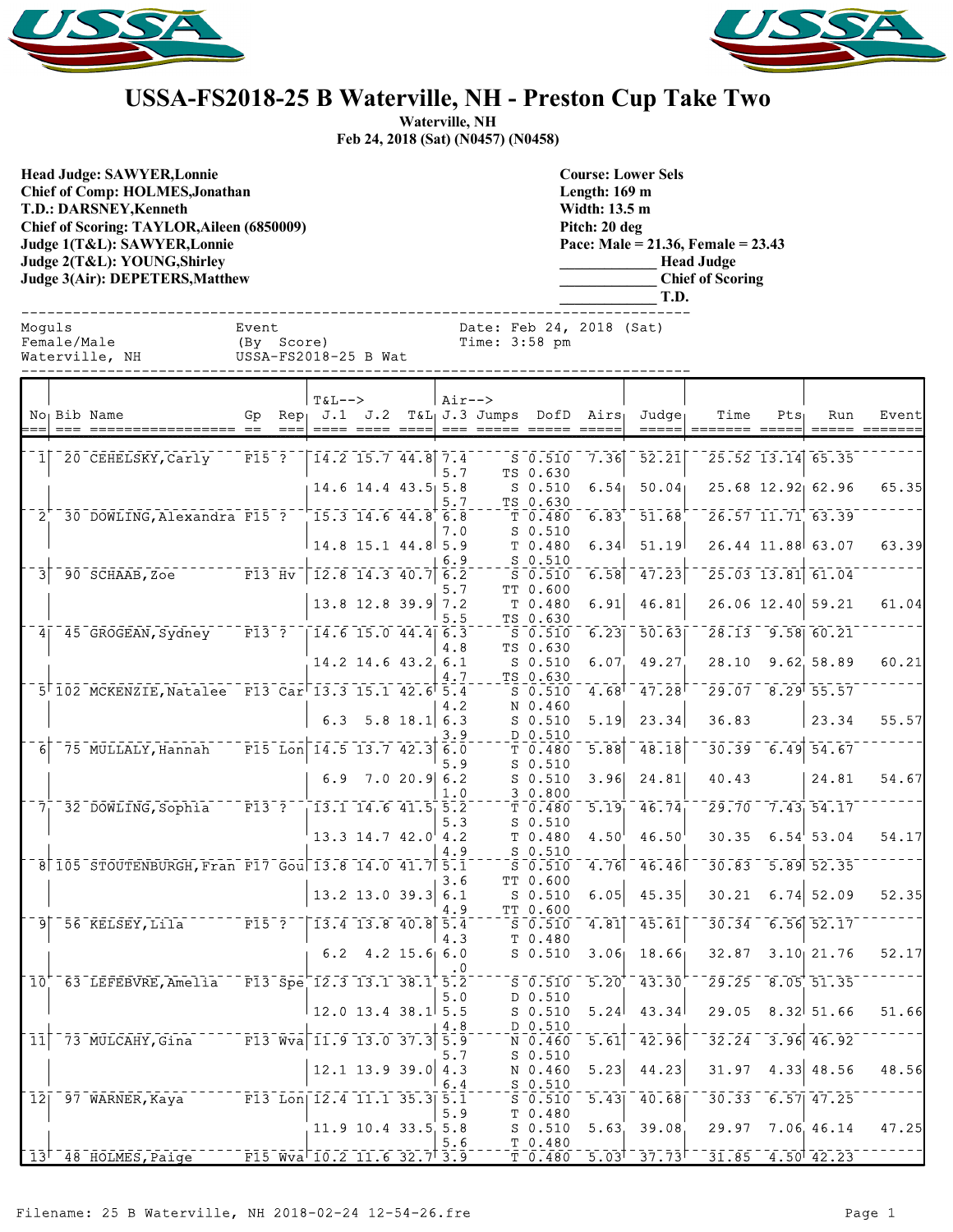Moguls Event Event Date: Feb 24, 2018 (Sat)

|                            |                                                                              |                                                                                                                                                                                                                                                                                                                                                                                      |             | $T&L-->$                                              |                                                         |                  | $Air--$ |               |                                                                         |                         |                                      |                                        |     |                                             |       |
|----------------------------|------------------------------------------------------------------------------|--------------------------------------------------------------------------------------------------------------------------------------------------------------------------------------------------------------------------------------------------------------------------------------------------------------------------------------------------------------------------------------|-------------|-------------------------------------------------------|---------------------------------------------------------|------------------|---------|---------------|-------------------------------------------------------------------------|-------------------------|--------------------------------------|----------------------------------------|-----|---------------------------------------------|-------|
|                            | No Bib Name<br>$==  =  =  =  = $                                             | Gp.                                                                                                                                                                                                                                                                                                                                                                                  | Rep<br>$==$ | J.1                                                   | J.2                                                     |                  |         | T&L J.3 Jumps | DofD                                                                    | Airs<br>$=$ $=$ $=$ $=$ | Judge                                | Time                                   | Pts | Run                                         | Event |
|                            |                                                                              |                                                                                                                                                                                                                                                                                                                                                                                      |             |                                                       | $12.0$ $12.3$ $36.5$ $4.7$                              |                  | 6.2     |               | $S_0.510$<br>T 0.480                                                    | 5.00                    | 41.45                                | 31.98                                  |     | $4.32'$ $45.77$                             | 45.77 |
|                            | $14$ <sup>-44</sup> GROGEAN, Maya                                            |                                                                                                                                                                                                                                                                                                                                                                                      |             | $T = 2.3$ F11 ? $T = 0.1$ 0.1 0.3 5.1                 |                                                         |                  | 5.4     |               | $S$ 0.510                                                               |                         | $\overline{4.17}$                    | 37.53                                  |     |                                             |       |
|                            |                                                                              |                                                                                                                                                                                                                                                                                                                                                                                      |             |                                                       |                                                         |                  | 3.0     |               | N 0.460<br>$S$ 0.510                                                    | 3.87                    |                                      |                                        |     | 7.17                                        |       |
|                            |                                                                              |                                                                                                                                                                                                                                                                                                                                                                                      |             |                                                       | $11.2$ 12.0 34.8 2.3                                    |                  |         |               | N 0.460                                                                 | 2.12                    | 36.92                                | 31.04                                  |     | $5.60$ 42.52                                | 42.52 |
| 15                         | 70 MAILLOUX, Kristen F11 Spe 11.1 10.8 32.8 3.9                              |                                                                                                                                                                                                                                                                                                                                                                                      |             |                                                       |                                                         |                  | 2.1     |               | $S$ 0.510<br>$S$ 0.510                                                  | 4.12                    | 36.97                                | 32.98                                  |     | $\overline{2.95}$ 39.92                     |       |
|                            |                                                                              |                                                                                                                                                                                                                                                                                                                                                                                      |             |                                                       |                                                         |                  | 4.2     |               | D 0.510                                                                 |                         |                                      |                                        |     |                                             |       |
|                            |                                                                              |                                                                                                                                                                                                                                                                                                                                                                                      |             | 5.2                                                   |                                                         | $5.5$ 16.0 3.3   | 2.0     |               | $S_0.510$<br>N 0.460                                                    | 2.60                    | 18.65                                | 42.50                                  |     | 18.65                                       | 39.92 |
| $\overline{16}$            | 6 ANDRIOLA, Sadie                                                            |                                                                                                                                                                                                                                                                                                                                                                                      |             | $F15$ Lon $11.5$ $11.0$ $33.8$ $3.2$                  |                                                         |                  |         |               | N 0.460                                                                 | 3.91                    | 37.66                                |                                        |     | $34.63 - 0.70$ 38.36                        |       |
|                            |                                                                              |                                                                                                                                                                                                                                                                                                                                                                                      |             | 7.2                                                   |                                                         | $7.8$ 22.5 3.7   | 4.8     |               | $S$ 0.510<br>N 0.460                                                    | 3.74                    | 26.24                                | 35.84                                  |     | 26.24                                       | 38.36 |
|                            |                                                                              |                                                                                                                                                                                                                                                                                                                                                                                      |             |                                                       |                                                         |                  | 4.0     |               | $S$ 0.510                                                               |                         |                                      |                                        |     |                                             |       |
| 17                         | $-87$ ROSE, Celia                                                            | <sup>---</sup> F09 <sup>-</sup> ?                                                                                                                                                                                                                                                                                                                                                    |             |                                                       | $\begin{bmatrix} 9.2 & 10.0 & 28.8 & 4.4 \end{bmatrix}$ |                  | 4.6     |               | $S$ 0.510<br>N 0.460                                                    | 4.35                    | 33.15                                |                                        |     | $32.03 - 4.25$ 37.40                        |       |
|                            |                                                                              |                                                                                                                                                                                                                                                                                                                                                                                      |             | 4.3                                                   | 2.3                                                     | 9.9              | 1.0     |               | $S$ 0.510                                                               | 2.07                    | 11.97                                | 50.66                                  |     | 11.97                                       | 37.40 |
|                            | $18$ $-39$ FLYNN, Molly $   F09$ ?                                           |                                                                                                                                                                                                                                                                                                                                                                                      |             |                                                       | $-9.2 - 8.1 - 25.9$ 3.9                                 |                  | 3.4     |               | N 0.460<br>N 0.460                                                      | $\overline{4.13}$       | $-30.08$                             | 42.54                                  |     | 30.08                                       |       |
|                            |                                                                              |                                                                                                                                                                                                                                                                                                                                                                                      |             |                                                       |                                                         |                  | 4.6     |               | $S$ 0.510                                                               |                         |                                      |                                        |     |                                             |       |
|                            |                                                                              |                                                                                                                                                                                                                                                                                                                                                                                      |             | 10.9                                                  |                                                         | $9.4$ 30.5 3.1   | 5.2     |               | D 0.510<br>$S$ 0.510                                                    | 4.23                    | 34.68                                | 40.91                                  |     | 34.68                                       | 34.68 |
|                            | $19^{\dagger}$ 38 WYLIE, Sadie $^{-1}$ F11 Wva 11.0 3.3 30.5 4.2             |                                                                                                                                                                                                                                                                                                                                                                                      |             |                                                       |                                                         |                  |         |               | N 0.460                                                                 | $3.81$ <sup>1</sup>     | 34.26                                | 36.16                                  |     | 34.26                                       |       |
|                            |                                                                              |                                                                                                                                                                                                                                                                                                                                                                                      |             |                                                       | $10.4$ 10.7 31.7 2.0                                    |                  | 3.7     |               | $S$ 0.510<br>N 0.460                                                    | 2.50                    | 34.15                                | 35.05                                  |     | $0.12$ 34.27                                | 34.27 |
|                            |                                                                              |                                                                                                                                                                                                                                                                                                                                                                                      |             |                                                       |                                                         |                  | 3.1     |               | $S_0.510$                                                               |                         |                                      |                                        |     |                                             |       |
|                            | 20 100 FERNANDEZ, Eva F11 Wat 0.1 0.1 0.3 2.0                                |                                                                                                                                                                                                                                                                                                                                                                                      |             |                                                       |                                                         |                  | . 0     |               | N 0.460<br>N 0.460                                                      | 0.92                    | $\overline{1.22}$                    | 47.45                                  |     | 1.22                                        |       |
|                            |                                                                              |                                                                                                                                                                                                                                                                                                                                                                                      |             |                                                       | $10.9$ 10.1 31.5 1.0                                    |                  |         |               | N 0.460                                                                 | 0.46                    | 31.96                                | 38.85                                  |     | 31.96                                       | 31.96 |
| 21 <sub>1</sub>            | $\overline{31}$ DOWLING, Isabella $\overline{F09}$ ?                         |                                                                                                                                                                                                                                                                                                                                                                                      |             |                                                       | $-9.8$ $-8.9$ $28.1$ $3.9$                              |                  | . 0     |               | N 0.460<br>N 0.460                                                      | 3.72                    | 31.77                                | 37.91                                  |     | 31.77                                       |       |
|                            |                                                                              |                                                                                                                                                                                                                                                                                                                                                                                      |             |                                                       |                                                         |                  | 3.8     |               | $S$ 0.510                                                               |                         |                                      |                                        |     |                                             |       |
|                            |                                                                              |                                                                                                                                                                                                                                                                                                                                                                                      |             | 8.5                                                   |                                                         | 7.123.43.0       | 3.5     |               | N 0.460<br>$S$ 0.510                                                    | 3.16                    | 26.56                                | 37.02                                  |     | 26.56                                       | 31.77 |
|                            | 22 49 HOLMES, Sydney                                                         | $ \overline{r11}$ $\overline{w}$ $\overline{v}$ a                                                                                                                                                                                                                                                                                                                                    |             | $7.4$ <sup>-</sup>                                    |                                                         | $8.6$ 24.0 $4.2$ |         |               | N 0.460                                                                 |                         | $\overline{3.97}$ $\overline{27.97}$ | 34.61                                  |     | $0.73$ 28.70                                |       |
|                            |                                                                              |                                                                                                                                                                                                                                                                                                                                                                                      |             | 9.8                                                   |                                                         | 9.428.82.0       | 4.0     |               | $S$ 0.510<br>N 0.460                                                    | 2.96                    | 31.76                                | 37.09                                  |     | 31.76                                       | 31.76 |
|                            |                                                                              |                                                                                                                                                                                                                                                                                                                                                                                      |             |                                                       |                                                         |                  | 4.O     |               | $S$ 0.510                                                               |                         |                                      |                                        |     |                                             |       |
| $\overline{2}\overline{3}$ | 26 CRAGG, Reid                                                               | $\overline{r}$ $\overline{r}$ $\overline{r}$ $\overline{r}$ $\overline{r}$ $\overline{r}$ $\overline{r}$ $\overline{r}$ $\overline{r}$ $\overline{r}$ $\overline{r}$ $\overline{r}$ $\overline{r}$ $\overline{r}$ $\overline{r}$ $\overline{r}$ $\overline{r}$ $\overline{r}$ $\overline{r}$ $\overline{r}$ $\overline{r}$ $\overline{r}$ $\overline{r}$ $\overline{r}$ $\overline{$ |             | $\overline{8.8}$                                      | $-6.923.610$                                            |                  | 2.1     |               | N 0.460<br>$S$ 0.510                                                    | $\overline{1.53}$       | 25.08                                | 44.48                                  |     | 25.08                                       |       |
|                            |                                                                              |                                                                                                                                                                                                                                                                                                                                                                                      |             |                                                       | $9.6$ 10.1 29.5 .1                                      |                  |         |               | N 0.460                                                                 | 0.09                    | 29.64                                | 44.15                                  |     | 29.64                                       | 29.64 |
| $\bar{2}4$                 | $78^\circ$ O'NEILL, Emer<br>F13 Wva, 2.1 4.1 9.3 3.9                         |                                                                                                                                                                                                                                                                                                                                                                                      |             |                                                       |                                                         |                  |         |               | $S$ 0.510<br>N 0.460                                                    | 2.75                    | 12.05                                | 58.17                                  |     | 12.05                                       |       |
|                            |                                                                              |                                                                                                                                                                                                                                                                                                                                                                                      |             |                                                       |                                                         |                  | 1.9     |               | $S_0.510$                                                               |                         |                                      |                                        |     |                                             |       |
|                            |                                                                              |                                                                                                                                                                                                                                                                                                                                                                                      |             | dns                                                   |                                                         | dns dns          |         |               |                                                                         | dns                     | dns                                  |                                        |     | dns                                         | 12.05 |
| $\overline{25}$            | $-80$ ODORCZUK, Jayla $-715$ Lon $-1.6$ 0.4 3.0 2.0                          |                                                                                                                                                                                                                                                                                                                                                                                      |             |                                                       |                                                         |                  |         |               | $S$ 0.510                                                               | 1.98                    | 4.98                                 | $\overline{53.18}$                     |     | $-4.98$                                     |       |
|                            |                                                                              |                                                                                                                                                                                                                                                                                                                                                                                      |             |                                                       | $0.2 \quad 1.2 \quad 2.1   2.0$                         |                  | 2.1     |               | N 0.460<br>N 0.460                                                      | 1.78                    | 3.88                                 | 47.85                                  |     | 3.88                                        | 4.98  |
|                            |                                                                              |                                                                                                                                                                                                                                                                                                                                                                                      |             |                                                       |                                                         |                  | 1.8     |               | T 0.480                                                                 |                         |                                      |                                        |     |                                             |       |
|                            | $1$ <sup>-11</sup> BAVARO, Gaetano To M13 Wva <sup>-14.9</sup> 15.8 46.1 6.5 |                                                                                                                                                                                                                                                                                                                                                                                      |             |                                                       |                                                         |                  |         |               | $\frac{-5}{0.700}$                                                      | $\sqrt{8.50}$           | $-54.55$                             |                                        |     | $-25.52 - 9.76$ 64.31                       |       |
|                            |                                                                              |                                                                                                                                                                                                                                                                                                                                                                                      |             |                                                       |                                                         |                  | 7.9     |               | TT 0.500                                                                |                         | 55.71                                |                                        |     | 24.12 11.86 67.57                           | 67.57 |
|                            |                                                                              |                                                                                                                                                                                                                                                                                                                                                                                      |             |                                                       | $15.5$ 15.4 46.3 7.3                                    |                  | 8.5     |               | 3 0.700<br>TT 0.500                                                     | 9.36                    |                                      |                                        |     |                                             |       |
|                            | $2$ <sup>-23</sup> CHRISTIAN, James M15 Wva <sup>-15.2</sup> 14.6 44.7 4.3   |                                                                                                                                                                                                                                                                                                                                                                                      |             |                                                       |                                                         |                  |         |               | $\frac{-}{3}$ $\frac{1}{0}$ , $\frac{1}{7}$ $\frac{1}{0}$ $\frac{1}{0}$ | 6.61                    | $\bar{ }$ 51.31 $\bar{ }$            |                                        |     | $\sqrt{25.49}$ $\sqrt{9.81}$ $\sqrt{61.12}$ |       |
|                            |                                                                              |                                                                                                                                                                                                                                                                                                                                                                                      |             |                                                       | $15.9$ 15.4 $47.0$ 5.8                                  |                  | 6.8     |               | TS 0.530<br>3 0.700                                                     | $7.34_1$                | 54.29                                |                                        |     | 24.91 10.68 64.97                           | 64.97 |
|                            |                                                                              |                                                                                                                                                                                                                                                                                                                                                                                      |             | $^{-1}$ M13 $^{-}$ Car $^{-}$ 15.4 16.3 47.6 $^+$ 6.1 |                                                         |                  | 6.2     |               | TS 0.530                                                                |                         | $7.43^{\dagger}$ 54.98               |                                        |     | $\sqrt{25.41}$ $\sqrt{9.93}$ $\sqrt{64.91}$ |       |
| $3^{\circ}$                | $-36$ EGAN, Jack $-$                                                         |                                                                                                                                                                                                                                                                                                                                                                                      |             |                                                       |                                                         |                  | 6.0     |               | TS 0.530<br>30.700                                                      |                         |                                      |                                        |     |                                             |       |
|                            |                                                                              |                                                                                                                                                                                                                                                                                                                                                                                      |             |                                                       | 16.1 16.0 48.2 6.0                                      |                  |         |               | 3 0.700                                                                 | 8.36                    | 56.51                                |                                        |     | $26.68$ $8.02$ 64.53                        | 64.91 |
|                            | $29$ DOLAN, Lance $M15$ $Cva$ $10.7$ $10.1$ $31.2$ $6.6$                     |                                                                                                                                                                                                                                                                                                                                                                                      |             |                                                       |                                                         |                  | 5.7     |               | 3p 0.730<br>TS 0.530                                                    | 5.24                    | 36.44                                |                                        |     | $\sqrt{26.07}$ $\sqrt{8.94}$ $\sqrt{45.38}$ |       |
|                            |                                                                              |                                                                                                                                                                                                                                                                                                                                                                                      |             |                                                       |                                                         |                  | 2.5     |               | 3 0.700                                                                 | 7.50                    | 52.50                                |                                        |     | $23.76$ 12.40 64.90                         | 64.90 |
|                            |                                                                              |                                                                                                                                                                                                                                                                                                                                                                                      |             |                                                       | $14.7$ 15.3 45.0 6.9                                    |                  | 5.5     |               | TS 0.530<br>$-20.700$                                                   |                         |                                      |                                        |     |                                             |       |
|                            | 5 104 MCKENZIE, Myles M15 Car 12.4 13.2 38.4 6.9                             |                                                                                                                                                                                                                                                                                                                                                                                      |             |                                                       |                                                         |                  |         |               | $\bar{3}\ \bar{0}\ \bar{.}\ \bar{7}\bar{0}\bar{0}$ .<br>TS 0.530        |                         |                                      | $7.69$ $46.09$ $25.16$ $10.30$ $56.39$ |     |                                             |       |
|                            |                                                                              |                                                                                                                                                                                                                                                                                                                                                                                      |             |                                                       |                                                         |                  | 5.4     |               |                                                                         |                         |                                      |                                        |     |                                             |       |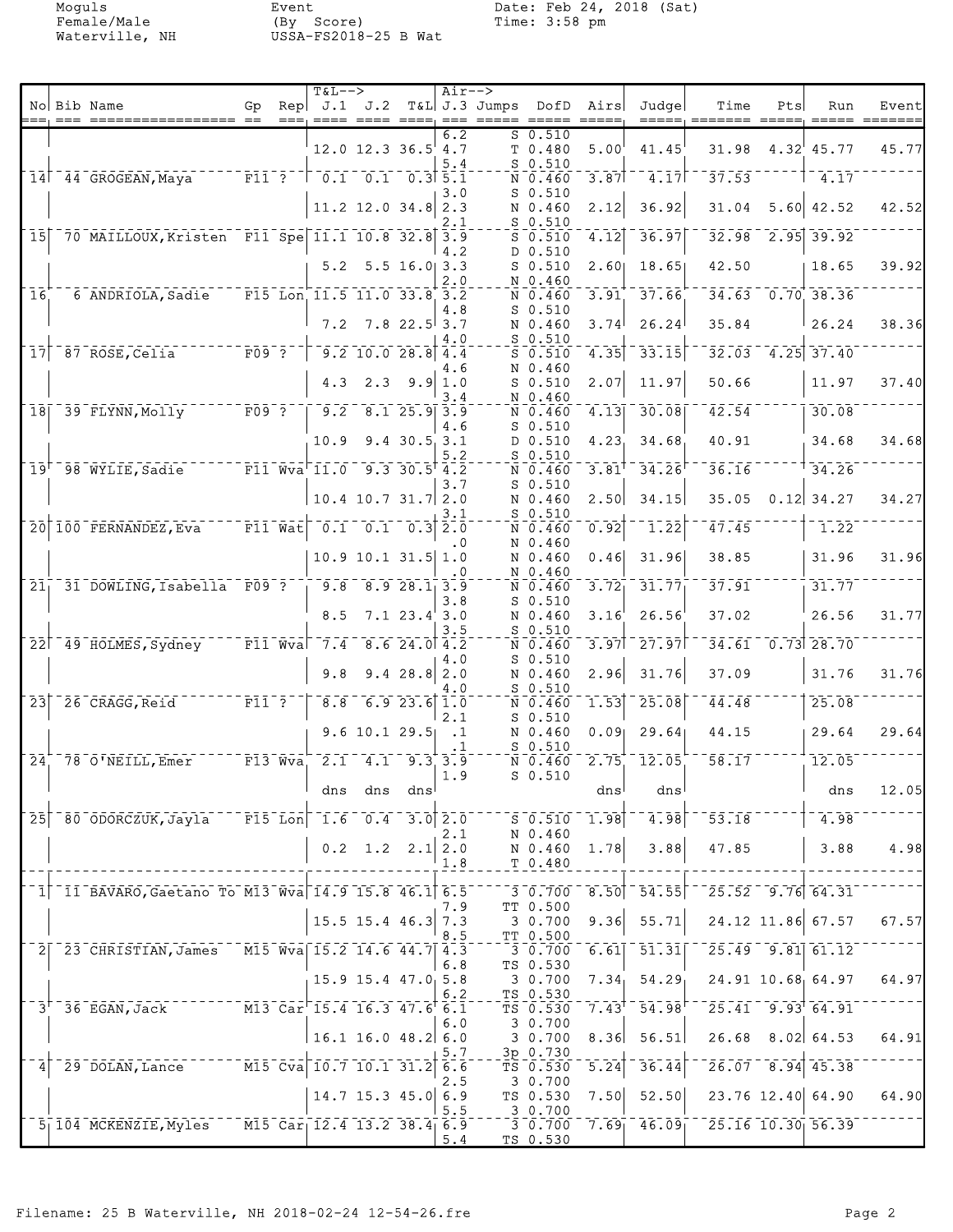Moguls Event Event Date: Feb 24, 2018 (Sat)

|                  |  |                                                                                      |                                                                                                                                                                                                                                                                                                                                                                                                                                                                                 | <b>T&amp;L--&gt;</b>                        |                            |     | $Air--$ |                    |                                                                                         |                                                                        |                                      |                                                                                                                            |             |                                             |       |
|------------------|--|--------------------------------------------------------------------------------------|---------------------------------------------------------------------------------------------------------------------------------------------------------------------------------------------------------------------------------------------------------------------------------------------------------------------------------------------------------------------------------------------------------------------------------------------------------------------------------|---------------------------------------------|----------------------------|-----|---------|--------------------|-----------------------------------------------------------------------------------------|------------------------------------------------------------------------|--------------------------------------|----------------------------------------------------------------------------------------------------------------------------|-------------|---------------------------------------------|-------|
|                  |  | No Bib Name                                                                          | Gp.                                                                                                                                                                                                                                                                                                                                                                                                                                                                             | Rep $J.1$ $J.2$                             |                            |     |         | T&L J.3 Jumps DofD |                                                                                         | Airs                                                                   | Judge                                | Time                                                                                                                       | Pts         | Run                                         | Event |
|                  |  | === ================= ==                                                             |                                                                                                                                                                                                                                                                                                                                                                                                                                                                                 |                                             | $13.4$ 15.6 43.5           |     | 5.8     |                    | TS 0.530                                                                                | $\qquad \qquad \doteq\qquad \qquad \doteq\qquad \qquad \qquad$<br>7.97 | 51.47                                | =====, ======= =====, ===== =======                                                                                        | 24.91 10.68 | 62.15                                       | 62.15 |
|                  |  |                                                                                      |                                                                                                                                                                                                                                                                                                                                                                                                                                                                                 |                                             |                            |     | 7.0     |                    | 30.700                                                                                  |                                                                        |                                      |                                                                                                                            |             |                                             |       |
|                  |  | 6 101 GRUELLE, Winston                                                               |                                                                                                                                                                                                                                                                                                                                                                                                                                                                                 | $\sqrt{15}$ $\bar{C}$ ar 15.5 15.6 46.7 5.8 |                            |     |         |                    | TS 0.530                                                                                | $\overline{5.70}$                                                      | 52.35                                |                                                                                                                            |             | $28.32 - 5.57$ 57.92                        |       |
|                  |  |                                                                                      |                                                                                                                                                                                                                                                                                                                                                                                                                                                                                 |                                             |                            |     | 4.7     |                    | DD 0.560                                                                                |                                                                        |                                      |                                                                                                                            |             | 4.00, 53.10                                 |       |
|                  |  |                                                                                      |                                                                                                                                                                                                                                                                                                                                                                                                                                                                                 |                                             | $14.1$ $15.2$ $43.9$ $4.7$ |     | 3.8     |                    | TS 0.530<br>30.700                                                                      | 5.15                                                                   | 49.10 <sub>1</sub>                   | 29.37                                                                                                                      |             |                                             | 57.92 |
|                  |  | 7 14 BEVERLY, Charlie                                                                | $\overline{\phantom{0}}$ $\overline{\phantom{0}}$ $\overline{\phantom{0}}$ $\overline{\phantom{0}}$ $\overline{\phantom{0}}$ $\overline{\phantom{0}}$ $\overline{\phantom{0}}$ $\overline{\phantom{0}}$ $\overline{\phantom{0}}$ $\overline{\phantom{0}}$ $\overline{\phantom{0}}$ $\overline{\phantom{0}}$ $\overline{\phantom{0}}$ $\overline{\phantom{0}}$ $\overline{\phantom{0}}$ $\overline{\phantom{0}}$ $\overline{\phantom{0}}$ $\overline{\phantom{0}}$ $\overline{\$ | $12.2$ 11.3 35.3 7.0                        |                            |     |         |                    | $\overline{3}\,\overline{0}\,\overline{.}\,\overline{7}\,\overline{0}\,\overline{0}$    | 7.97                                                                   | 43.22                                |                                                                                                                            |             | $\overline{24.48}$ 11.32 54.54              |       |
|                  |  |                                                                                      |                                                                                                                                                                                                                                                                                                                                                                                                                                                                                 |                                             |                            |     | 8.1     |                    | T 0.380                                                                                 |                                                                        |                                      |                                                                                                                            |             |                                             |       |
|                  |  |                                                                                      |                                                                                                                                                                                                                                                                                                                                                                                                                                                                                 | $13.0$ 12.2 37.8 6.0                        |                            |     |         |                    | 30.700                                                                                  | 8.33                                                                   | 46.13                                |                                                                                                                            |             | 24.25 11.67 57.80                           | 57.80 |
|                  |  | 59 KOENIG, Noah M15 Cva 13.2 12.9 39.2 6.7                                           |                                                                                                                                                                                                                                                                                                                                                                                                                                                                                 |                                             |                            |     | 7.8     |                    | TS 0.530<br>D 0.410                                                                     | 7.22                                                                   | 46.37                                |                                                                                                                            |             | $27.99 - 6.06$ 52.43                        |       |
|                  |  |                                                                                      |                                                                                                                                                                                                                                                                                                                                                                                                                                                                                 |                                             |                            |     | 6.4     |                    | 30.700                                                                                  |                                                                        |                                      |                                                                                                                            |             |                                             |       |
|                  |  |                                                                                      |                                                                                                                                                                                                                                                                                                                                                                                                                                                                                 |                                             | $13.7$ 14.5 42.3 7.7       |     |         |                    | D 0.410                                                                                 | 7.91                                                                   | 50.21                                | 27.54                                                                                                                      |             | $6.74$ 56.95                                | 56.95 |
|                  |  |                                                                                      |                                                                                                                                                                                                                                                                                                                                                                                                                                                                                 |                                             |                            |     | 6.8     |                    | 3 0.700                                                                                 |                                                                        |                                      |                                                                                                                            |             |                                             |       |
|                  |  | 9 43 GAUDET, Zachary M13 Wva 11.7 10.6 33.4 6.0                                      |                                                                                                                                                                                                                                                                                                                                                                                                                                                                                 |                                             |                            |     |         |                    | 30.700                                                                                  | $\overline{8.79}$                                                      | 42.24                                |                                                                                                                            |             | $\overline{26.78}$ 7.88 50.12               |       |
|                  |  |                                                                                      |                                                                                                                                                                                                                                                                                                                                                                                                                                                                                 |                                             | 14.1 12.8 40.3 5.4         |     | 6.3     |                    | 3p 0.730<br>30.700                                                                      | 8.01                                                                   | 48.36                                | 26.48                                                                                                                      |             | 8.32, 56.68                                 | 56.68 |
|                  |  |                                                                                      |                                                                                                                                                                                                                                                                                                                                                                                                                                                                                 |                                             |                            |     | 5.8     |                    | 3p 0.730                                                                                |                                                                        |                                      |                                                                                                                            |             |                                             |       |
|                  |  | $10^{\dagger}$ 61 LANDRY, Gabe $11^{\dagger}$ Car 14.0 15.1 43.7 $\frac{1}{7}$ .1    |                                                                                                                                                                                                                                                                                                                                                                                                                                                                                 |                                             |                            |     |         |                    | $S_0.410$                                                                               | $\overline{5.53}$                                                      | 49.18                                |                                                                                                                            |             | $\sqrt{27.12}$ $\sqrt{7.37}$ 56.55          |       |
|                  |  |                                                                                      |                                                                                                                                                                                                                                                                                                                                                                                                                                                                                 |                                             |                            |     | 6.9     |                    | T 0.380                                                                                 |                                                                        |                                      |                                                                                                                            |             |                                             |       |
|                  |  |                                                                                      |                                                                                                                                                                                                                                                                                                                                                                                                                                                                                 |                                             | $11.2$ 12.8 36.0 7.2       |     |         |                    | $S_0.410$                                                                               | 6.23                                                                   | 42.23                                | 26.35                                                                                                                      |             | $8.52$ 50.75                                | 56.55 |
| $\overline{11}$  |  | $^{-1}$ 5 BLAKEMAN, Noah $^{-1}$ M13 Wva 14.3 13.4 41.6 6.0                          |                                                                                                                                                                                                                                                                                                                                                                                                                                                                                 |                                             |                            |     | 6.2     |                    | TS 0.530<br>3 0.700                                                                     | 8.28                                                                   | 49.83                                |                                                                                                                            |             | $\overline{27.57}$ 6.69 56.52               |       |
|                  |  |                                                                                      |                                                                                                                                                                                                                                                                                                                                                                                                                                                                                 |                                             |                            |     | 7.7     |                    | TS 0.530                                                                                |                                                                        |                                      |                                                                                                                            |             |                                             |       |
|                  |  |                                                                                      |                                                                                                                                                                                                                                                                                                                                                                                                                                                                                 |                                             | $11.4$ 10.0 32.1 5.9       |     |         |                    | 30.700                                                                                  | 7.52                                                                   | 39.62                                |                                                                                                                            |             | 25.13 10.35 49.97                           | 56.52 |
|                  |  |                                                                                      |                                                                                                                                                                                                                                                                                                                                                                                                                                                                                 |                                             |                            |     | 6.4     |                    | TS 0.530                                                                                |                                                                        |                                      |                                                                                                                            |             |                                             |       |
|                  |  | $121$ 82 POULIN, Bryce                                                               |                                                                                                                                                                                                                                                                                                                                                                                                                                                                                 | $\overline{M15}$ Car 10.5 10.3 31.2 5.8     |                            |     | 5.3     |                    | S 0.410<br>TT 0.500                                                                     | 5.02                                                                   | 36.22                                |                                                                                                                            |             | $25.14$ 10.33 46.55                         |       |
|                  |  |                                                                                      |                                                                                                                                                                                                                                                                                                                                                                                                                                                                                 |                                             | 13.5 13.8 41.0 4.8         |     |         |                    | $S_0.410$                                                                               | 4.26                                                                   | 45.21                                |                                                                                                                            |             | 24.77 10.89 56.10                           | 56.10 |
|                  |  |                                                                                      |                                                                                                                                                                                                                                                                                                                                                                                                                                                                                 |                                             |                            |     | 4.6     |                    | TT 0.500                                                                                |                                                                        |                                      |                                                                                                                            |             |                                             |       |
| 13               |  | 4 ALEXANDER, Digby                                                                   |                                                                                                                                                                                                                                                                                                                                                                                                                                                                                 | $\overline{M15}$ Wva 13.4 14.1 41.3 5.6     |                            |     |         |                    | 3 0.700                                                                                 | 7.04                                                                   | 48.29                                |                                                                                                                            |             | $\overline{26.89}$ 7.71 56.00               |       |
|                  |  |                                                                                      |                                                                                                                                                                                                                                                                                                                                                                                                                                                                                 |                                             |                            | dnf | 5.9     |                    | TS 0.530                                                                                | dnf                                                                    |                                      | (none)                                                                                                                     |             | dnf                                         | 56.00 |
|                  |  |                                                                                      |                                                                                                                                                                                                                                                                                                                                                                                                                                                                                 |                                             |                            |     |         |                    |                                                                                         |                                                                        |                                      |                                                                                                                            |             |                                             |       |
| 14               |  | 65 LITTLEFIELD, Chase M13 Car 13.2 12.4 38.4 6.5                                     |                                                                                                                                                                                                                                                                                                                                                                                                                                                                                 |                                             |                            |     |         |                    | TS 0.530                                                                                | 6.24                                                                   | 44.64                                |                                                                                                                            |             | $25.38$ 9.97 54.61                          |       |
|                  |  |                                                                                      |                                                                                                                                                                                                                                                                                                                                                                                                                                                                                 |                                             |                            |     | 4.0     |                    | 3 0.700                                                                                 |                                                                        |                                      |                                                                                                                            |             |                                             |       |
|                  |  |                                                                                      |                                                                                                                                                                                                                                                                                                                                                                                                                                                                                 |                                             | $12.8$ 13.2 39.0 3.9       |     |         |                    | TS 0.530<br>30.700                                                                      | 6.19                                                                   | 45.19                                | 25.69                                                                                                                      |             | $9.51$ 54.70                                | 54.70 |
|                  |  | $\overline{M11}$ $\overline{W}$ va 10.8 9.3 30.2 2.9<br>$15^\circ$ $85$ ROCK, Eli    |                                                                                                                                                                                                                                                                                                                                                                                                                                                                                 |                                             |                            |     | 5.9     |                    | TT 0.500                                                                                | $\overline{3.99}$                                                      | 34.14                                |                                                                                                                            |             | $26.04$ $8.98$ $43.12$                      |       |
|                  |  |                                                                                      |                                                                                                                                                                                                                                                                                                                                                                                                                                                                                 |                                             |                            |     | 4.8     |                    | TS 0.530                                                                                |                                                                        |                                      |                                                                                                                            |             |                                             |       |
|                  |  |                                                                                      |                                                                                                                                                                                                                                                                                                                                                                                                                                                                                 | $\vert$ 13.9 12.0 38.8 $\vert$ 7.2          |                            |     |         |                    | 30.700                                                                                  | 8.59                                                                   | 47.44                                | 27.79                                                                                                                      |             | 6.36 53.80                                  | 53.80 |
| $\overline{16}$  |  | 89 ROYALL, Tate 77 M11 Cva 13.5 13.8 41.0 7.4                                        |                                                                                                                                                                                                                                                                                                                                                                                                                                                                                 |                                             |                            |     | 6.7     |                    | TS 0.530                                                                                | 6.95                                                                   | 47.90                                | 28.13                                                                                                                      |             | $5.85$ $53.75$                              |       |
|                  |  |                                                                                      |                                                                                                                                                                                                                                                                                                                                                                                                                                                                                 |                                             |                            |     | 5.6     |                    | $S$ 0.410<br>3 0.700                                                                    |                                                                        |                                      |                                                                                                                            |             |                                             |       |
|                  |  |                                                                                      |                                                                                                                                                                                                                                                                                                                                                                                                                                                                                 |                                             | $14.1$ 14.2 42.4 4.6       |     |         |                    | $S_0.410$                                                                               | 4.61                                                                   | 47.06                                | 30.10                                                                                                                      |             | 2.90 49.96                                  | 53.75 |
|                  |  |                                                                                      |                                                                                                                                                                                                                                                                                                                                                                                                                                                                                 |                                             |                            |     | 3.9     |                    | 3 0.700                                                                                 |                                                                        |                                      |                                                                                                                            |             |                                             |       |
|                  |  | 17 8 BALLARD, Owen M13 Gsr 14.1 14.8 43.3 6.4                                        |                                                                                                                                                                                                                                                                                                                                                                                                                                                                                 |                                             |                            |     |         |                    |                                                                                         |                                                                        | $T$ 0.380 4.89 48.24                 |                                                                                                                            |             | $\sqrt{28.49}$ 5.31 53.55                   |       |
|                  |  |                                                                                      |                                                                                                                                                                                                                                                                                                                                                                                                                                                                                 |                                             | 13.1 14.2 40.9 5.6         |     | 6.0     |                    | S 0.410<br>$S$ 0.410                                                                    |                                                                        |                                      | $5.15$ 46.10 28.54 5.24 51.34                                                                                              |             |                                             | 53.55 |
|                  |  |                                                                                      |                                                                                                                                                                                                                                                                                                                                                                                                                                                                                 |                                             |                            |     | 5.4     |                    | TS 0.530                                                                                |                                                                        |                                      |                                                                                                                            |             |                                             |       |
|                  |  | $18^{+}$ 88 ROWAN, Reed $12^{+}$ M15 Kms <sup><math>-</math></sup> 9.3 11.8 31.7 8.3 |                                                                                                                                                                                                                                                                                                                                                                                                                                                                                 |                                             |                            |     |         |                    |                                                                                         |                                                                        |                                      | $T_{T}$ 0.380 6.10 <sup>+</sup> 37.75 <sup>+</sup> 24.05 11.97 <sup>+</sup> 49.72 <sup>-</sup>                             |             |                                             |       |
|                  |  |                                                                                      |                                                                                                                                                                                                                                                                                                                                                                                                                                                                                 |                                             |                            |     | 7.2     |                    | $S_0.410$                                                                               |                                                                        |                                      |                                                                                                                            |             |                                             |       |
|                  |  |                                                                                      |                                                                                                                                                                                                                                                                                                                                                                                                                                                                                 |                                             | $12.1$ 13.1 37.8 8.2       |     | 7.6     |                    | T 0.380<br>$S_0.410$                                                                    | 6.22                                                                   | 44.02                                |                                                                                                                            |             | $26.22$ $8.71$ 52.73                        | 52.73 |
| $\overline{19}$  |  | 64 LEWIS, Camden M11 Gsr 12.7 12.0 37.0 5.6                                          |                                                                                                                                                                                                                                                                                                                                                                                                                                                                                 |                                             |                            |     |         |                    | $\overline{\phantom{0}}$ s $\overline{\phantom{0}}$ o.410 $\overline{\phantom{0}}$ s.93 |                                                                        | $42.98$ <sup>-3</sup>                |                                                                                                                            |             | $\sqrt{27.26}$ $\sqrt{7.16}$ $\sqrt{50.14}$ |       |
|                  |  |                                                                                      |                                                                                                                                                                                                                                                                                                                                                                                                                                                                                 |                                             |                            |     | 5.2     |                    | 30.700                                                                                  |                                                                        |                                      |                                                                                                                            |             |                                             |       |
|                  |  |                                                                                      |                                                                                                                                                                                                                                                                                                                                                                                                                                                                                 |                                             | $10.2$ 9.4 29.4 6.1        |     |         |                    | S <sub>0.410</sub>                                                                      | 5.93                                                                   | 35.33                                |                                                                                                                            |             | 25.28 10.12 45.45                           | 50.14 |
| $\bar{2}\bar{0}$ |  | $-5$ ANDRIOLA, Ari $-7$ M15 Lon, 12.4 12.4 37.2 6.7                                  |                                                                                                                                                                                                                                                                                                                                                                                                                                                                                 |                                             |                            |     | 4.9     |                    | $-30.700$                                                                               |                                                                        | $50.410 - 7.08 - 44.28$              |                                                                                                                            |             | $\sqrt{28.32}$ $\sqrt{5.57}$ 49.85          |       |
|                  |  |                                                                                      |                                                                                                                                                                                                                                                                                                                                                                                                                                                                                 |                                             |                            |     | 6.2     |                    | 30.700                                                                                  |                                                                        |                                      |                                                                                                                            |             |                                             |       |
|                  |  |                                                                                      |                                                                                                                                                                                                                                                                                                                                                                                                                                                                                 |                                             | $12.2$ 11.5 35.5 6.0       |     |         |                    | $S_0.410$                                                                               | 6.10                                                                   | $41.65^{\circ}$                      |                                                                                                                            |             | $27.30$ $7.10$ $48.75$                      | 49.85 |
|                  |  |                                                                                      |                                                                                                                                                                                                                                                                                                                                                                                                                                                                                 |                                             |                            |     | 5.2     |                    | 30.700                                                                                  |                                                                        |                                      |                                                                                                                            |             |                                             |       |
|                  |  | 21 40 FORGET, Lucien M15 ?   5.2 5.2 15.6 4.7                                        |                                                                                                                                                                                                                                                                                                                                                                                                                                                                                 |                                             |                            |     |         |                    |                                                                                         |                                                                        |                                      | $-3\,$ $-6\,$ $-7\,0\,0$ $-5\,$ $\,2\,6$ $ 2\,0\,$ $\,8\,6$ $ -3\,1\,$ $\,6\,5$ $ 0\,$ $\,5\,8$ $\,$ $2\,1\,$ $\,4\,4$ $-$ |             |                                             |       |
|                  |  |                                                                                      |                                                                                                                                                                                                                                                                                                                                                                                                                                                                                 |                                             | $12.8$ 12.0 37.2 5.5       |     | 2.7     |                    | 3p 0.730<br>3 0.700                                                                     | 6.77                                                                   | 43.97                                |                                                                                                                            |             | $28.73$ 4.95 48.92                          | 48.92 |
|                  |  |                                                                                      |                                                                                                                                                                                                                                                                                                                                                                                                                                                                                 |                                             |                            |     | 4.0     |                    | 3p 0.730                                                                                |                                                                        |                                      |                                                                                                                            |             |                                             |       |
|                  |  | 22 71 MARINO, Dominic M15 Spe 4.0 4.5 12.8 2.6                                       |                                                                                                                                                                                                                                                                                                                                                                                                                                                                                 |                                             |                            |     |         |                    | X50.560                                                                                 |                                                                        | $\overline{2.50}$ $\overline{15.25}$ |                                                                                                                            |             | $\sqrt{28.94}$ $\sqrt{4.64}$ $\sqrt{19.89}$ |       |
|                  |  |                                                                                      |                                                                                                                                                                                                                                                                                                                                                                                                                                                                                 |                                             |                            |     | 1.5     |                    | 3 0.700                                                                                 |                                                                        |                                      |                                                                                                                            |             |                                             |       |
|                  |  |                                                                                      |                                                                                                                                                                                                                                                                                                                                                                                                                                                                                 |                                             | 12.4 11.4 35.7 2.8         |     | 4.9     |                    | 3 0.700                                                                                 |                                                                        |                                      | XS 0.560 4.99 40.69 27.85 6.27 46.96 46.96                                                                                 |             |                                             |       |
|                  |  |                                                                                      |                                                                                                                                                                                                                                                                                                                                                                                                                                                                                 |                                             |                            |     |         |                    |                                                                                         |                                                                        |                                      |                                                                                                                            |             |                                             |       |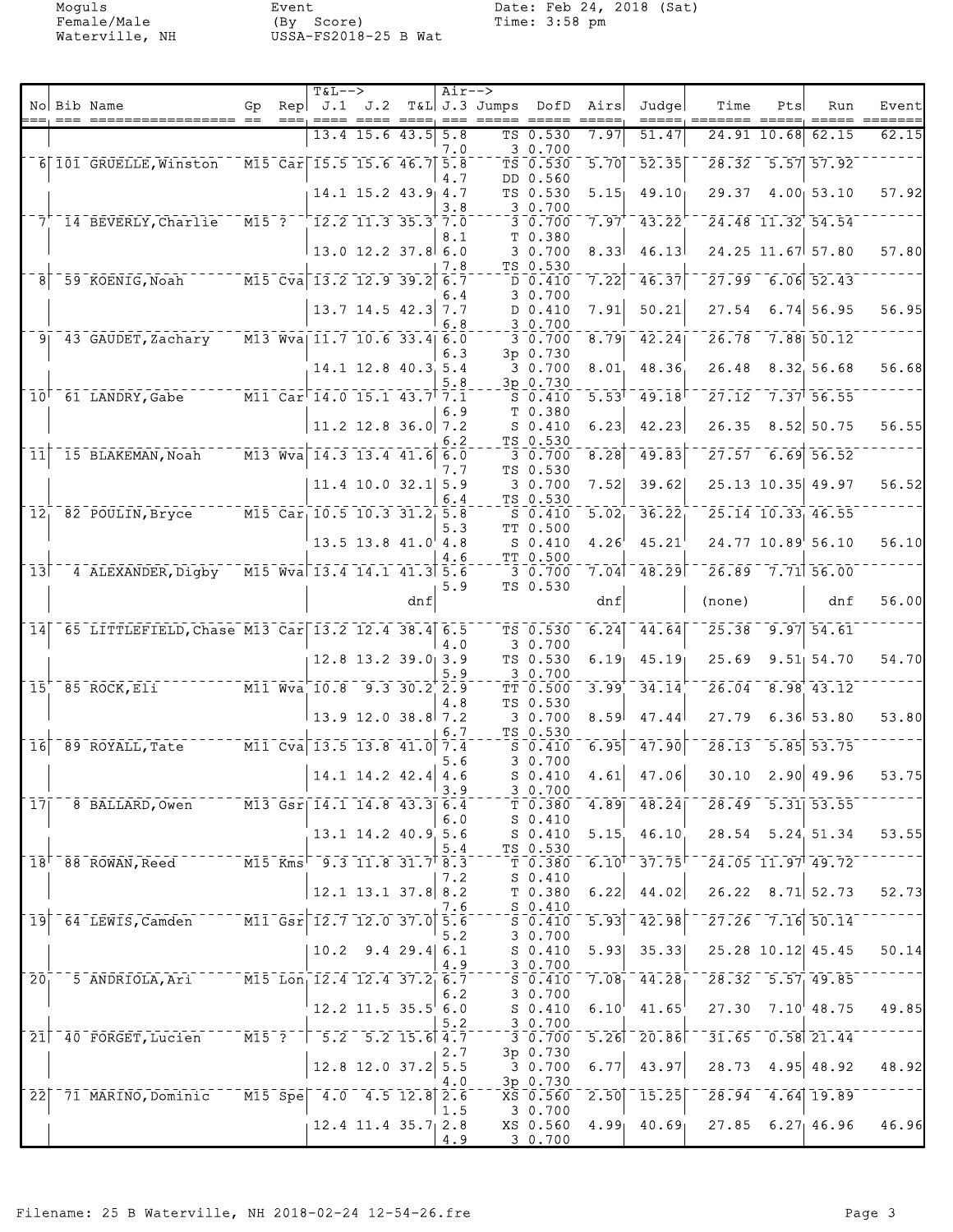Moguls Event Date: Feb 24, 2018 (Sat)<br>
Female/Male (By Score) Time: 3:58 pm

|                 |  |                                                                     |         | $T&L-->$                                                                                |                      |                | $Air--$          |                    |                                                                         |                     |                                                     |                                         |     |                                |       |
|-----------------|--|---------------------------------------------------------------------|---------|-----------------------------------------------------------------------------------------|----------------------|----------------|------------------|--------------------|-------------------------------------------------------------------------|---------------------|-----------------------------------------------------|-----------------------------------------|-----|--------------------------------|-------|
|                 |  | No Bib Name                                                         | Gp.     | Rep $J.1$ $J.2$                                                                         |                      |                |                  | T&L J.3 Jumps DofD |                                                                         | Airs                | Judge                                               | Time                                    | Pts | Run                            | Event |
| 23              |  | 95 WALL, Sean                                                       | $M13$ ? |                                                                                         | $13.2$ 12.4 38.4     |                | 6.2              |                    | $S_0.410$                                                               | 5.44                | 43.84                                               | 32.92                                   |     | 43.84                          |       |
|                 |  |                                                                     |         |                                                                                         | $11.1$ 10.6 32.5 6.3 |                | 5.8              |                    | TT 0.500<br>T 0.380                                                     | 5.75                | 38.30                                               | 26.92                                   |     | $7.67$ 45.97                   | 45.97 |
|                 |  |                                                                     |         |                                                                                         |                      |                | 8.2              |                    | D 0.410                                                                 |                     |                                                     |                                         |     |                                |       |
| $\overline{24}$ |  | $\overline{34}$ DOWNS, Ethan                                        |         | $\overline{M15}$ $\overline{W}$ va <sub>l</sub> 12.8 11.2 36.0 3.8                      |                      |                | 6.8              |                    | $3 - 0.700$<br>T 0.380                                                  | $\overline{5.24}$   | 41.24                                               | $\overline{29.31}$                      |     | $4.08$ $45.32$                 |       |
|                 |  |                                                                     |         | 10.5                                                                                    |                      | 9.029.33.0     |                  |                    | 3 0.700                                                                 | 4.57                | 33.82                                               | 31.38                                   |     | $0.98$ 34.80                   | 45.32 |
| 25 <sup>1</sup> |  | 38 FLANAGAN, Dean                                                   |         | $\overline{M15}$ Kms 11.7 12.6 36.4 2.9                                                 |                      |                | 6.5              |                    | T 0.380<br>T 0.380                                                      | $3.02$ <sup>T</sup> | $-39.47$                                            | 28.40                                   |     | $5.45$ 44.92                   |       |
|                 |  |                                                                     |         |                                                                                         |                      |                | 4.7              |                    | $S_0.410$                                                               |                     |                                                     |                                         |     |                                |       |
|                 |  |                                                                     |         |                                                                                         | $12.4$ 12.6 37.5 5.6 |                |                  |                    | $S_0.410$                                                               | 4.53                | 42.03                                               | 29.98                                   |     | $3.08$ 45.11                   | 45.11 |
| $\overline{2}6$ |  | $\bar{52}$ JAROSZ, Teddy                                            |         | $\sqrt{M13}$ Spe 11.7 12.0 35.5 6.5                                                     |                      |                | 3.2              |                    | 3 0.700<br>N 0.360                                                      | 5.91                | 41.46                                               | 30.18                                   |     | $\overline{2.78}$ 44.24        |       |
|                 |  |                                                                     |         |                                                                                         |                      |                | 5.1              |                    | 30.700                                                                  |                     |                                                     |                                         |     |                                |       |
|                 |  |                                                                     |         | 6.9                                                                                     |                      | $6.4$ 20.0 5.2 | 1.0              |                    | TS 0.530<br>30.700                                                      | 3.45                | 23.40                                               |                                         |     | 30.34 2.54 25.94               | 44.24 |
|                 |  | $27^{+25}_{-25}$ CRAGG, Jack $127^{+20}_{-20}$                      |         | $11.2$ 12.6 35.7 5.7                                                                    |                      |                |                  |                    | $S_0.410$                                                               | 4.15                | 39.85                                               |                                         |     | $\overline{29.15}$ 4.32, 44.17 |       |
|                 |  |                                                                     |         | dns                                                                                     |                      | dns dns        | 4.8              |                    | T 0.380                                                                 | dns                 | dns                                                 |                                         |     | dns                            | 44.17 |
|                 |  |                                                                     |         |                                                                                         |                      |                |                  |                    |                                                                         |                     |                                                     |                                         |     |                                |       |
| $\overline{28}$ |  | 781 PARADIS, Benjamin M13 Cro 12.5 13.4 38.8 3.2                    |         |                                                                                         |                      |                | 3.0              |                    | T 0.380<br>TS 0.530                                                     | 2.80                | 41.65                                               |                                         |     | $30.62 - 2.12$ 43.77           |       |
|                 |  |                                                                     |         |                                                                                         | $12.8$ 12.0 37.2     |                | 4.3              |                    | T 0.380                                                                 | 5.13                | 42.33                                               | 31.85                                   |     | $0.28$ 42.61                   | 43.77 |
|                 |  | $29^-$ 94 SMITH, Tommy $11.4$ 10.8 33.3 6.3                         |         |                                                                                         |                      |                | 5.0              |                    | 3 0.700<br>T 0.380                                                      | $-4.60$             | 37.90                                               |                                         |     | $29.92 - 3.17$ 41.07           |       |
|                 |  |                                                                     |         |                                                                                         |                      |                | 5.4              |                    | $S_0.410$                                                               |                     |                                                     |                                         |     |                                |       |
|                 |  |                                                                     |         |                                                                                         | $13.3$ 12.6 38.8 4.1 |                | 4.0              |                    | $S_0.410$<br>3 0.700                                                    | 4.48 <sub>1</sub>   | 43.33                                               | 33.00                                   |     | 43.33                          | 43.33 |
| 30 <sup>T</sup> |  | $79$ ODORCZUK, Jaden                                                |         | $\overline{M13}$ Lon <sup>-</sup> 13.6 12.4 39.0 4.5                                    |                      |                |                  |                    | D 0.410                                                                 | 4.19                | 43.19                                               | 34.75                                   |     | 43.19                          |       |
|                 |  |                                                                     |         | dns                                                                                     |                      | dns dns        | 4.7              |                    | TT 0.500                                                                | dns                 | dns                                                 |                                         |     | dns                            | 43.19 |
|                 |  |                                                                     |         |                                                                                         |                      |                |                  |                    |                                                                         |                     |                                                     |                                         |     |                                |       |
| $\overline{31}$ |  | $51$ ISHAM, Logan                                                   |         | $\overline{M13}$ Wbk 12.9 13.0 38.8 5.0                                                 |                      |                | 4.9              |                    | $S_0.410$<br>T 0.380                                                    | $\overline{3.91}$   | 42.76                                               |                                         |     | $31.87 - 0.25$ 43.01           |       |
|                 |  |                                                                     |         |                                                                                         | $11.8$ 12.8 36.9 5.4 |                |                  |                    | $S_0.410$                                                               | 2.21                | 39.11                                               | 30.92                                   |     | $1.67$ 40.78                   | 43.01 |
| 32 <sub>1</sub> |  | 92 SMALL, Zack                                                      |         | $\overline{M11}$ Car <sub>1</sub> 11.5 12.9 36.6 5.6                                    |                      |                | $\cdot$ 0        |                    | $S_0.410$<br>$S_0.410$                                                  | 3.98                | 40.58                                               | 30.89                                   |     | $1.72$ 42.30                   |       |
|                 |  |                                                                     |         |                                                                                         |                      |                | 4.7              |                    | N 0.360                                                                 |                     |                                                     |                                         |     |                                |       |
|                 |  |                                                                     |         | 9.7                                                                                     |                      | $9.2$ 28.3 2.2 | 6.9              |                    | TS 0.530<br>$S_0.410$                                                   | 3.98                | 32.33                                               | 32.15                                   |     | 32.33                          | 42.30 |
|                 |  | $33^{\dagger}$ 50 IANCHULEV, Alexand M13 Wva 5.8 5.4 16.8 4.0       |         |                                                                                         |                      |                |                  |                    | $S_0.410$                                                               | 3.04                | 19.84                                               | 33.14                                   |     | $\overline{19.84}$             |       |
|                 |  |                                                                     |         |                                                                                         | $10.8$ 10.6 32.1 5.4 |                | 3.7              |                    | T 0.380<br>$S_0.410$                                                    | 5.01                | 37.11                                               | 29.10                                   |     | 4.40   41.51                   | 41.51 |
|                 |  |                                                                     |         |                                                                                         |                      |                | 5.3              |                    | TS 0.530                                                                |                     |                                                     |                                         |     |                                |       |
| ⊺34⊺            |  | 9 BARTLEY, Benjamin M13 ?   10.9 11.0 32.8 4.7                      |         |                                                                                         |                      |                | 4.8              |                    | $T - 0.380$<br>$S_0.410$                                                |                     | $-3.74$ $-36.59$                                    | $-30.51 - 2.29$ 38.88                   |     |                                |       |
|                 |  |                                                                     |         |                                                                                         | $11.8$ 11.6 35.1 3.8 |                |                  |                    | T 0.380                                                                 |                     | $3.40$ $38.50$                                      |                                         |     | $30.26$ 2.66 41.16             | 41.16 |
|                 |  | 35 83 PRESTON, Harper M11 Wva 10.4 9.3 29.6 2.6                     |         |                                                                                         |                      |                | 4.8              |                    | $S_0.410$<br>N 0.360                                                    |                     | $2.48 - 32.03$                                      |                                         |     | $31.14$ $1.34$ $33.37$         |       |
|                 |  |                                                                     |         |                                                                                         |                      |                | 3.8              |                    | $S_0.410$                                                               |                     |                                                     |                                         |     |                                |       |
|                 |  |                                                                     |         |                                                                                         | $12.1$ 11.6 35.5 2.3 |                | 4.2              |                    | N 0.360<br>$S_0.410$                                                    |                     | $2.54^{+}$ 38.09                                    |                                         |     | $30.84$ 1.79 39.88             | 39.88 |
|                 |  | 36 57 KNIGHT, Hampton                                               |         | $\overline{\text{m11}}$ ? $\overline{\text{m10}}$ .8 $\overline{\text{m1}}$ .2 33.0 6.1 |                      |                |                  |                    | N 0.360                                                                 |                     | $\overline{5.18}$ $\overline{38.18}$ $\overline{1}$ |                                         |     | $-30.98 - 1.58$ 39.76          |       |
|                 |  |                                                                     |         |                                                                                         | 9.9 10.9 31.2 4.8    |                | 7.3              |                    | $S_0.410$<br>3 0.700                                                    |                     | $5.86$ 37.06                                        | 35.26                                   |     | 37.06                          | 39.76 |
|                 |  |                                                                     |         |                                                                                         |                      |                | 6.1              |                    | $S_0.410$                                                               |                     |                                                     |                                         |     |                                |       |
|                 |  | 37 41 FOURNIER, Elijah                                              |         | $\sqrt{15}$ $\bar{C}$ va $\sqrt{12.1}$ 10.6 34.0 4.2                                    |                      |                | $\cdot$ 0        |                    | 3 0.700<br>30.700                                                       |                     | $\overline{2.94}$ $\overline{36.99}$                |                                         |     | $30.84 - 1.79$ 38.78           |       |
|                 |  |                                                                     |         |                                                                                         | $10.4$ 8.7 28.7 4.7  |                |                  |                    | 30.700                                                                  | 3.29 <sub>1</sub>   | 31.94                                               |                                         |     | $31.09$ $1.42$ 33.36           | 38.78 |
|                 |  | $38^+$ 66 LONG, Keenan $12.7$ M13 Wva <sup>-</sup> 9.2 7.9 25.7 4.7 |         |                                                                                         |                      |                | . 0              |                    | 30.700<br>$\overline{\text{s}}$ $\overline{\text{o}}$ .410              |                     | $\mathbf{[3.39]}^\top$ $\mathbf{[29.04]}^\top$      | 38.61                                   |     | 29.04                          |       |
|                 |  |                                                                     |         |                                                                                         |                      |                | 4.1              |                    | N 0.360                                                                 |                     |                                                     |                                         |     |                                |       |
|                 |  |                                                                     |         |                                                                                         | $11.2$ 11.2 33.6 5.2 |                |                  |                    | $S_0.410$                                                               |                     | $4.65$ 38.25                                        | 35.28                                   |     | 38.25                          | 38.25 |
|                 |  | 39 77 0'CONNELL, Gavin M13 Cro 10.8 11.6 33.6 4.6                   |         |                                                                                         |                      |                | 7.0              |                    | N 0.360<br>$\bar{\tau}$ $\bar{0}$ $\bar{\tau}$ $\bar{3}80$ $\bar{\tau}$ |                     | $\overline{3.87}$ $\overline{37.47}$                | 36.02                                   |     | 37.47                          |       |
|                 |  |                                                                     |         |                                                                                         | $2.3$ $2.4$          |                | 5.2              |                    | $S_0.410$                                                               | 4.97                |                                                     |                                         |     |                                |       |
|                 |  |                                                                     |         |                                                                                         |                      |                | 7.0   6.2<br>6.4 |                    | T 0.380<br>$S_0.410$                                                    |                     | 12.02                                               | 38.79                                   |     | 12.02                          | 37.47 |
|                 |  | 40 35 DROZSDIK, Ariyel M09 ?   9.8 8.0 26.7 3.2                     |         |                                                                                         |                      |                | $\cdot$ 0        |                    | N 0.360<br>N 0.360                                                      |                     | $-1.15 - 27.85$                                     | $\bar{3}\bar{3}.\bar{2}\bar{6}$ $^{-1}$ |     | 27.85                          |       |
|                 |  |                                                                     |         |                                                                                         |                      |                |                  |                    |                                                                         |                     |                                                     |                                         |     |                                |       |